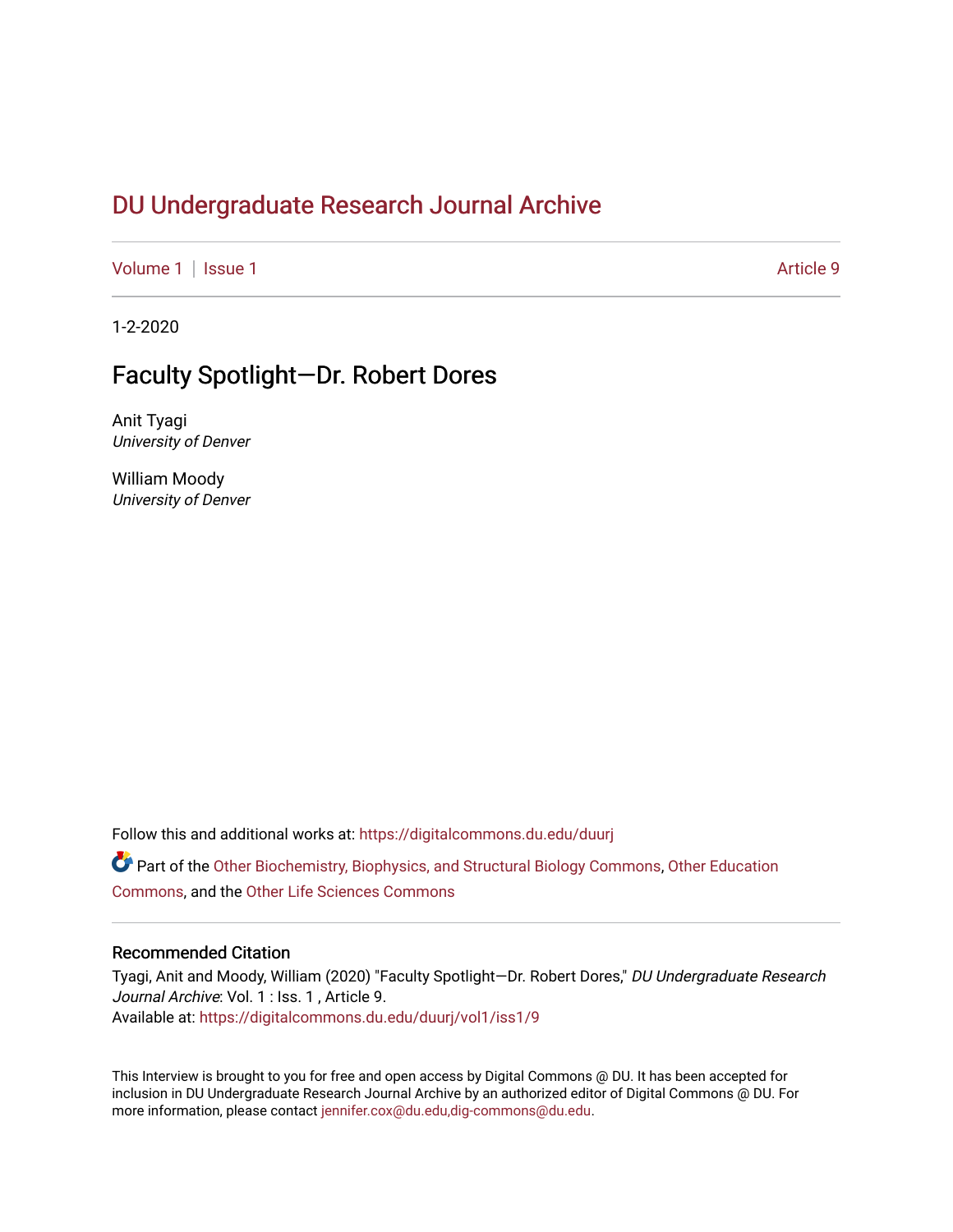# Faculty Spotlight—Dr. Robert Dores

### Abstract

Robert Dores Interview

Edited by Will Moody

## Keywords

Interview, Teaching, Research

## Publication Statement

Copyright held by the author. User is responsible for all copyright compliance.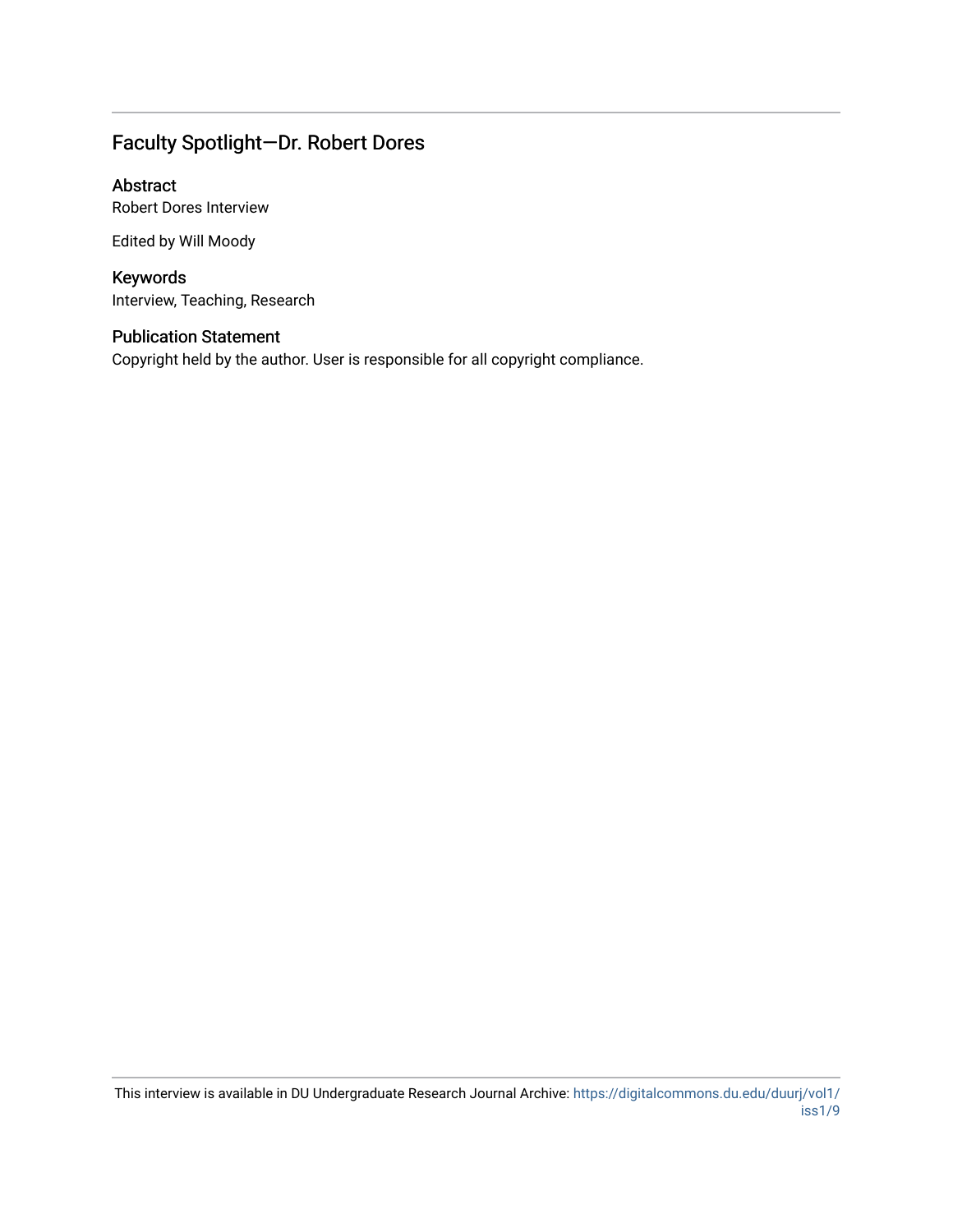# **Faculty Spotlight—Dr. Robert Dores**

Interviewed by Anit Tyagi



#### **1 WHAT ARE YOUR TEACHING INTERESTS?**

I like courses that have a cell biology focus, and my passion is the study of endocrinology. I also like courses that deal with some aspect of biodiversity and involve an analysis of physiological systems. As a result, over the years I have taught: Cell Structure and Function, Endocrinology, which is actually the cell biology of endocrine cells, and Physiological Systems. I have also taught Histology, a cell biologist's view of how cells form tissues, and how tissues form organs, and Invertebrate Evolution.

#### **2 WHAT IS YOUR TEACHING PHILOSOPHY?**

As for teaching philosophy, all of my courses help students develop a vocabulary in a particular sub- discipline. I try to present, in a logical manner, sets of information that students should assimilate. However, in every course I teach there are a list of major themes that are

really the important take home messages. Often these major themes lead to open-ended questions that are not currently resolved. Here is an example. In Cell Structure, students learn the ultra-structure of organelles, they are introduced to the basic biochemical composition of each organelle, and they learn facts about how the organelles operate. However, the major themes of Cell are: membranes are used to make sub-compartments, proteins are the macromolecules in cells that do work, and, among others, the role of a signal transduction event in intracellular signaling ,which is the foundation for all of our advanced cell signaling courses. These themes are repeated over and over again throughout the course. When a student comes to grips with these themes, then they understand why learning the vocabulary and the facts is important.

#### **3 HOW HAS THE PROCESS, OR THE PROFESSION OF RESEARCH CHANGED OVER THE PAST FEW DECADES?**

The "process" has not change. Observations still lead to unanswered questions. Hypotheses are developed to address unanswered questions. Experiments are done to evaluate hypotheses. The data are analyzed to decide if the hypotheses were answered, or if new hypotheses should be proposed. This approach has not changed. The "profession" has changed because of the technological advances that have emerged in our life time.

#### **4 DESCRIBE YOUR CURRENT RESEARCH IN LAYMAN'S TERMS.**

An organism is composed of several trillion cells that must work in a coordinated manner so that the organism can stay ahead of the 2nd Law of Thermodynamics. Chemical signals released into the blood stream, called hormones, from endocrine cells facilitate the functions of specific target cells by acting on hormone-specific receptors in or on the surface of those target cells. My lab studies hormone and receptor interactions at the cellular and molecular levels.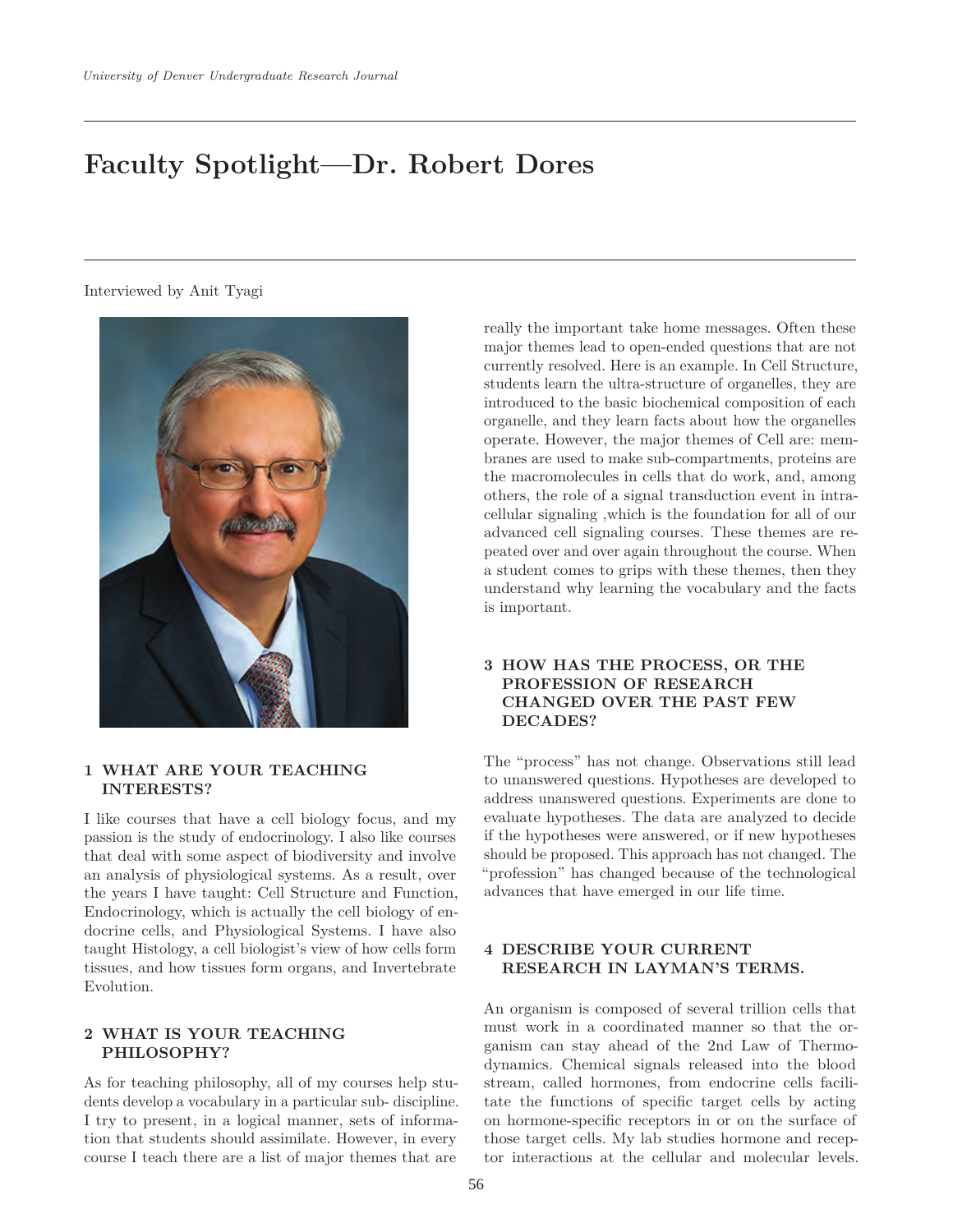

#### **5 WHAT LEGISLATION WOULD YOU CHANGE TO IMPROVE HOW SCIENCE IN YOUR FIELD IS DONE?**

Some of the basic research on hormone and receptor interactions have implications for human health. Since repairing defects associated with some endocrine disorders requires gene replacement, or replacement of the diseased endocrine cell type, I would like to see more funds dedicated to stem cells research, and more opportunities for researchers to work with human fetal cell lines.

#### **6 SHARE A TURNING POINT OR DEFINING MOMENT IN YOUR WORK AS A SCIENTIST.**

There have been several for me. In February 1978, I found a review article that sparked my interest in the pituitary hormone, ACTH. Shortly thereafter, in October 1978, I attended a seminar on ACTH biosynthesis that led to a postdoctoral fellowship in endocrinology. In 1985, we cloned our first hormone precursor gene; this led to 10 years of projects on the evolution of hormone precursor proteins. Most recently, in 2011, after realizing that the melanocortin-2 receptor of a cartilaginous fish operated in a totally novel manner from its bony vertebrate counterparts, this led to our current research program on cartilaginous fish melanocortin receptors.

#### **7 HOW DID YOU END UP HERE? WHY DID YOU BECOME A SCIENTIST? WHAT DREW YOU TO THIS FIELD? WHAT MAKES YOU GET UP IN THE MORNING?**

As an undergrad, I found that I liked animal diversity, and I had the perception that a career as a scientist would provide me with an opportunity to design experiments that were novel and creative. Then, as a Masters student in a marine physiology graduate program, I took a course in endocrinology, and decided I wanted to specialize in this area. I also found that as a teaching assistant, I liked being in the classroom. So, I wanted a career teaching endocrinology at the college level. To accomplish this, I entered a Ph.D. program and found that I really liked research, so, I decided upon a career where I could teach and do research at the college level. To that end, I did postdoctoral fellowships in endocrinology, at the University of Colorado Medical School, and in neuroscience, at the University of Michigan School of Medicine. These fellowships eventually led to my ideal faculty position, a tenure track position at the University of Denver where I could teach and do research. I was drawn to science because of the dynamic nature of the field, and I love endocrinology because of the way that small amounts of hormone can have such large physiological effects. I get up in the morning on teaching days because I am excited to share the next topic in the course to the class. I like lecturing. On research days, I like looking at results that no one has seen before.

#### **8 DESCRIBE YOUR CAREER TRAJECTORY AND ANY ZIGZAGS YOU ENCOUNTERED.**

My career trajectory was rather normal: graduate school, postdoc experiences, and applying for faculty positions. The initial "zigzag" was realizing that for each faculty position I applied to, 50 to 100 other people were also submitting an application, and only one of us would be hired. I started applying for jobs during my postdoc experience in 1982, and I got my first job offers in 1984. I choose DU. Once at DU, the initial issue was obtaining funding from federal agencies. I was able to get grants, early, and then in 1988, I started getting funding from the NSF (National Science Foundation), and that funding lasted to 2011.

More recently, my research has been supported through an endowment set up by two DU alumni. So, funding for my research has not been an issue. While setting up my research program, I became engaged in teaching, and I settled into that assignment rather comfortably. Within five years I had my teaching load set. I have made appearances in other introductory biology. Overall teaching has been comfortable and enjoyable. From 1994 to 2010, I was chair of the biology department, and the administrative commitments required that I lower my teaching load. I also felt that it had an impact on my research. I was able to maintain continuous funding during that period, but based on yearly planning, I felt that I was at least one article behind each year with respect to my publishing rate. After 2010, I started clearing up the backlog of manuscripts, and now I feel I am on track to publish 150 peer reviewed articles by 2023.